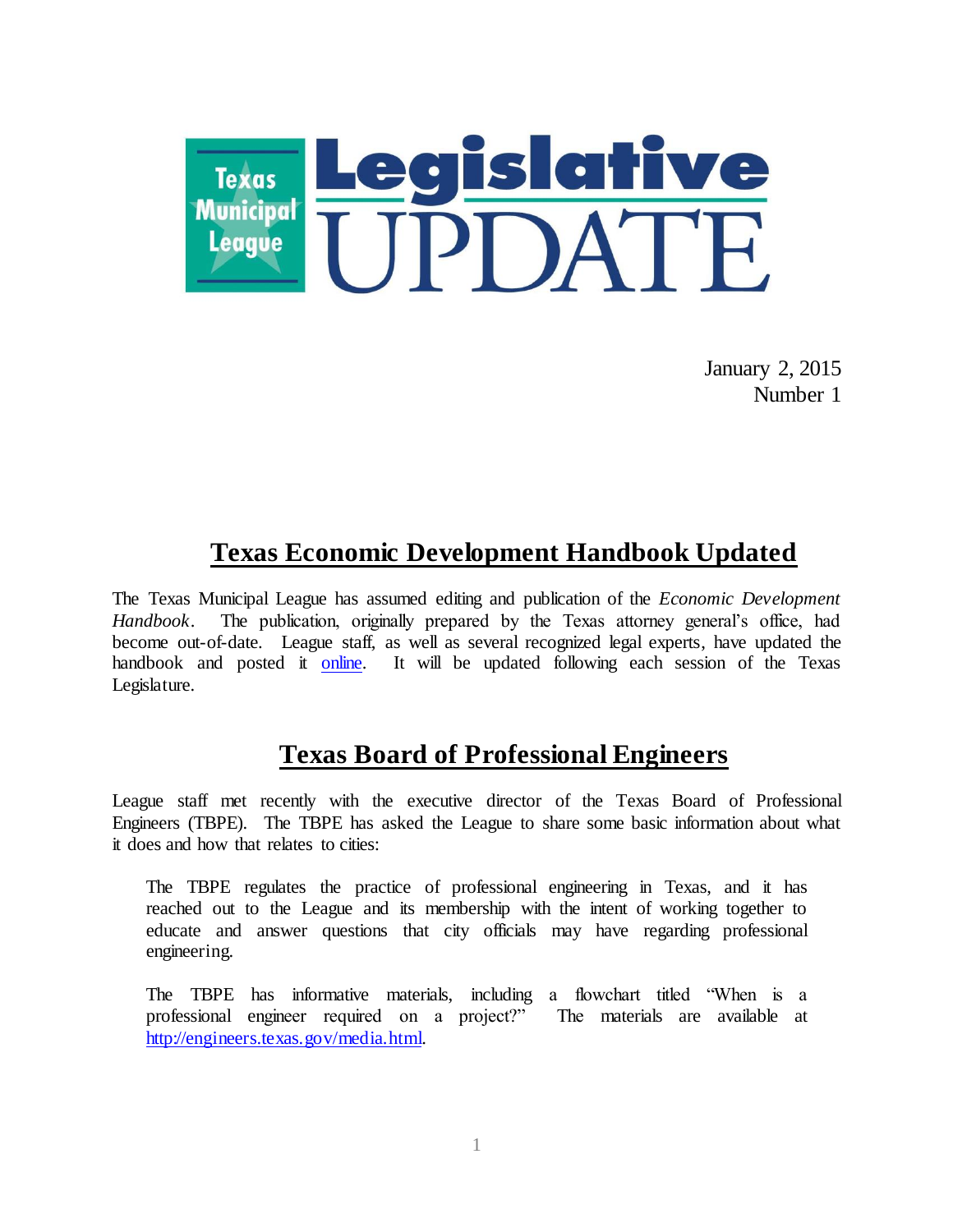TBPE staff is available to make outreach presentations directly to a city or TML region, either in person or via webinar, to discuss the role of TBPE, explain how it affects cities, and answer any questions you might have.

Please contact the executive director, Lance Kinney, P.E., at [lance.kinney@engineers.texas.gov](mailto:lance.kinney@engineers.texas.gov) or 512-440-3080 with questions.

## **TML E-List Project: Choose Your Area of Interest**

The Texas Municipal League is once again implementing the TML E-List project by gathering email addresses from city officials (elected and appointed) who: (1) may be willing to provide testimony during the 2015 legislative session; (2) want to be kept "in the loop" on certain subject matters; and/or (3) are willing to simply provide their perspective on a particular legislative matter.

The "E-lists" are one way TML staff contacts city officials regarding harmful legislation and are an invaluable grassroots tool. In many cases, bills will be set for committee hearings with essentially no notice. When that happens, an email will go out to the appropriate E-list asking for information or action on your part. Legislators need to hear from their city officials more than from TML staff.

To participate in the E-List project, go [to http://www.tml.org/genform/E-List.asp](http://www.tml.org/genform/E-List.asp) and fill out the online form. If you have any questions, please contact JJ Rocha at  $ji@tml.org$  or 512-231-7400.

## **Cities Are Partners with State**

Texas cities are partners with the state to keep Texas' economy and quality of life vibrant. [This](http://www.tml.org/p/TXCitiesWorkOnePager.pdf)  [simple one-page \(two-sided\) document](http://www.tml.org/p/TXCitiesWorkOnePager.pdf) allows city officials to communicate that message to legislators.

## **City-Related Bills Filed This Week**

Each week, League staff summarizes in this section the city-related bills filed during the previous week. For a cumulative list of all city-related bills filed to date, click [here.](http://www.tml.org/p/CityRelatedBills1_2_2015.pdf)

### **Property Tax**

No property tax bills were filed this week.

### **Sales Tax**

No sales tax bills were filed this week.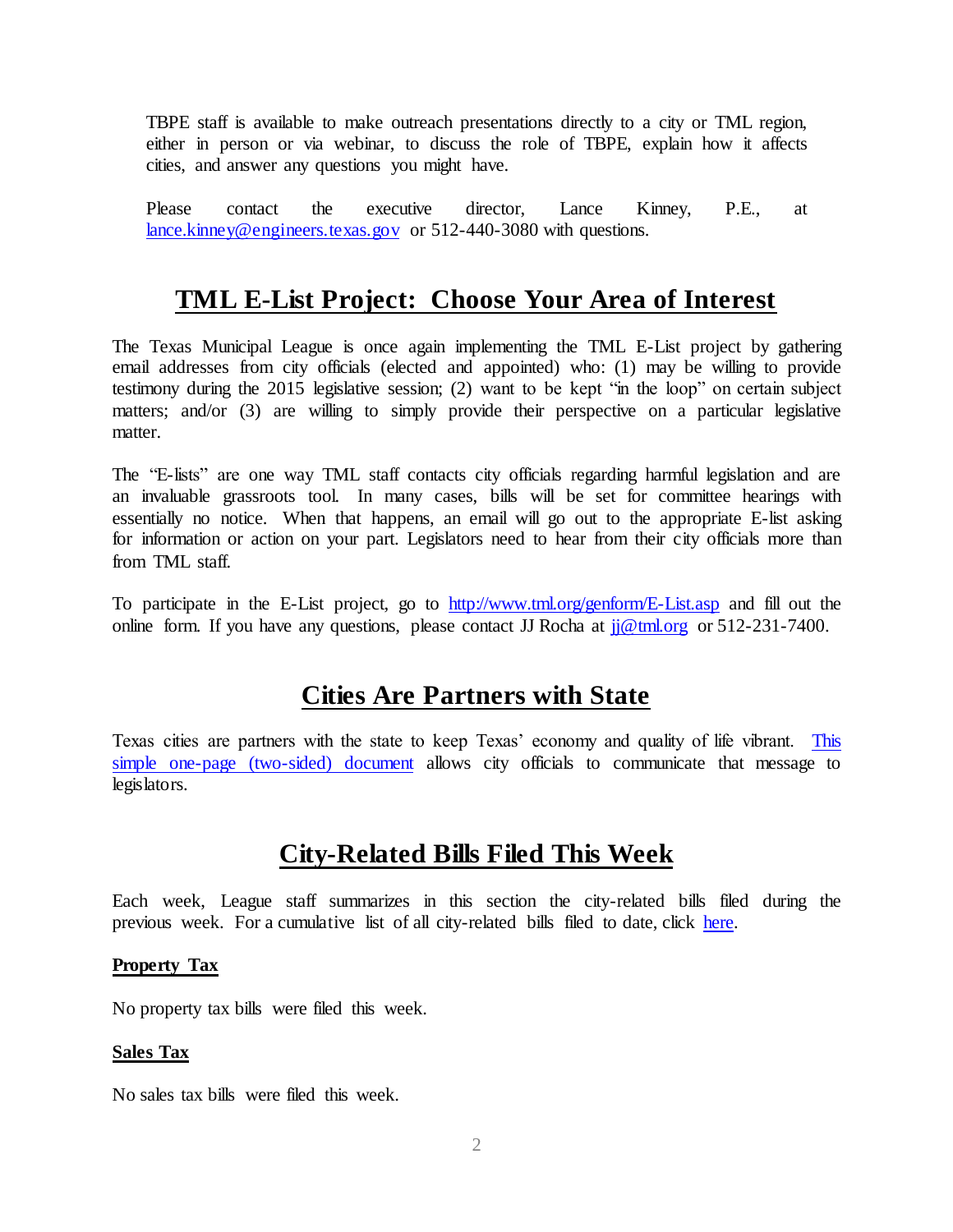#### **Purchasing**

No purchasing bills were filed this week.

#### **Elections**

**H.B. 534 (Nevarez) – Elections**: would provide that an identification card issued by an agency or institution of the federal or state government and that contains a person's photograph is an acceptable form of photo identification for voting.

**H.B. 535 (Nevarez) – Elections**: would provide that a valid identification card that contains the person's photograph issued by a tribal organization is an acceptable form of photo identification for voting.

**H.B. 536 (Nevarez) – Elections**: would provide that, for a person who is 65 years of age or older, any legal form of identification for voting is acceptable, even if it has expired.

**S.B. 251 (Ellis) – Elections**: would: (1) authorize an entity that orders an election to appoint a person to serve as an interpreter during the election if the person is a registered voter of the county in which the voter needing the interpreter resides or a registered voter of an adjacent county; and (2) provide that a voter may select any person other than the voter's employer, an agent of the voter's employer, or an officer or agent of a labor union to which the voter belongs, to serve as the voter's own personal interpreter.

### **Open Government**

No open government bills were filed this week.

### **Other Finance and Administration**

**H.B. 540 (P. King) – Initiative and Referendum**: this bill would apply only to a home rule city that has initiative and referendum provisions in the city charter. The bill would provide that: (1) before ordering an election as required by charter, the city shall submit a measure proposed by petition to enact a new ordinance or repeal an existing ordinance to the attorney general; (2) the attorney general shall, not later than the 90th day after submission: (a) determine whether any portion of the proposed measure would violate the Texas or federal constitution, a state statute, or a rule adopted as authorized by state statute; (b) determine whether passage of the measure would cause a governmental taking of private property for which the Texas or federal constitution would require compensation to be paid to the property owner; and (c) advise the city of its determinations; (3) the city may not hold an election on the proposed measure if the attorney general has determined that any portion of the proposed measure would violate the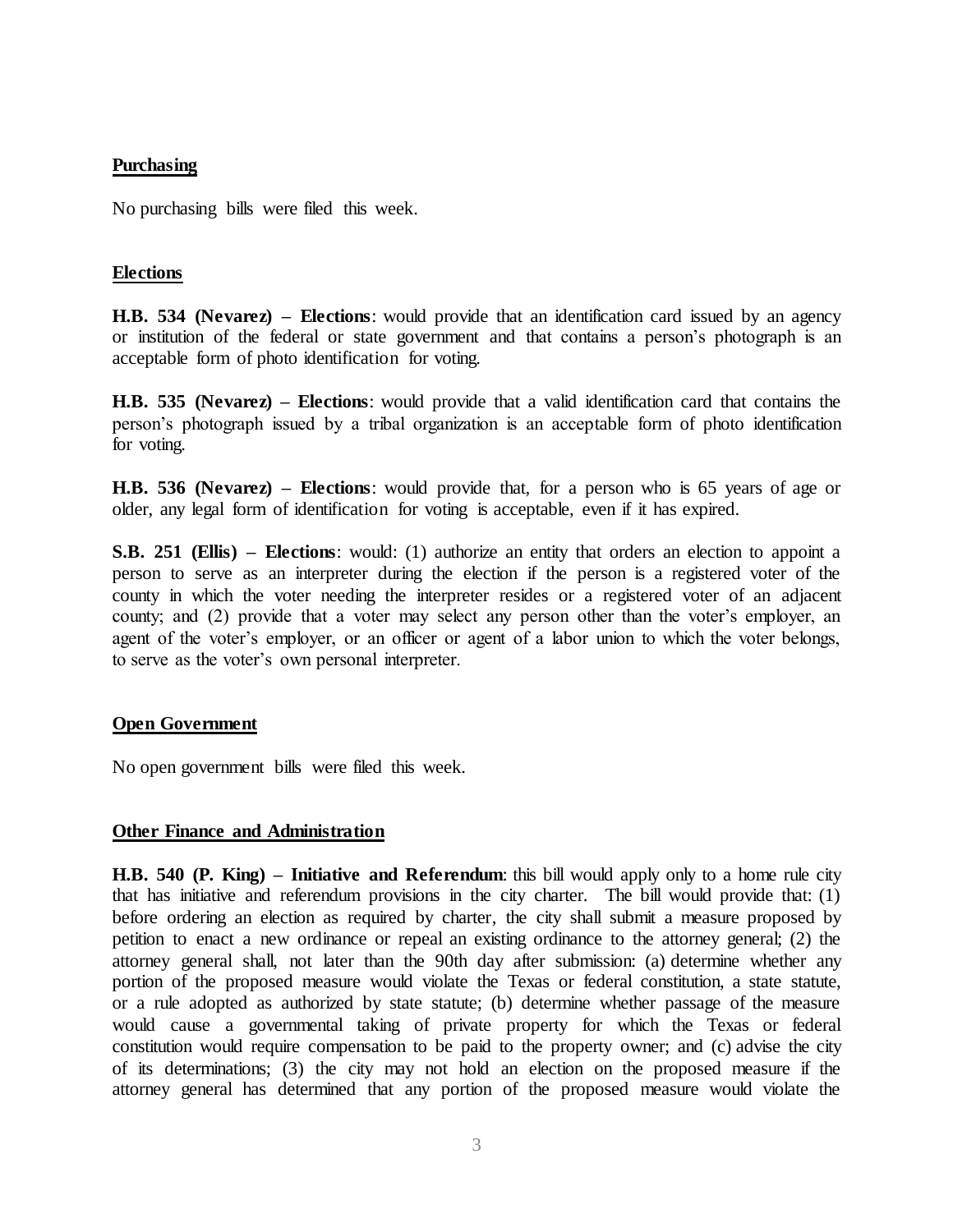Texas or federal constitution or a state statute or rule or would cause a governmental taking of private property; and (4) to the extent that the requirements of the bill conflict with a charter provision requiring the city to order an election within a period following receipt of a petition, the bill controls and the period during which the city must order the election is extended to the extent necessary to comply with the bill.

### **Municipal Courts**

**H.B. 538 (Spitzer) – Jurisdiction**: would: (1) provide that a municipal court has jurisdiction over a fine-only offense committed on the entire width of a segment of highway or street abutting property located in a city; and (2) expand a peace officer's jurisdiction in accordance with the court's jurisdiction described in  $(1)$ , above.

**H.B. 559 (Anchia) – Magistrates**: would require a magistrate to inform an arrestee that, if the person is not a citizen of the United States, a plea of guilty or no contest for the offense charged may affect the person's immigration or residency status and may result in deportation. (Companion bill is **S.B. 268** by **Watson**.)

#### **Community and Economic Development**

**H.B. 539 (P. King) – Regulation of Oil or Natural Gas**: would provide that a city with authority to adopt an oil or gas measure may not adopt one unless the city complies with the numerous and complex requirements of the bill, including submitting various information to the state related to the alleged costs of the measure to the state and remitting payment to the state for its alleged losses as determined by a state agency.

**H.B. 555 (Springer) – Annexation**: would provide that a city may not annex an area if the width of the area at the widest point exceeds the length of the area at the longest point, unless the boundaries of the city are contiguous to the area on at least two sides or the area abuts or is contiguous to another jurisdictional boundary.

**S.B. 267 (Perry) – Rental Housing**: would provide that neither a city nor a county may not adopt or enforce an ordinance or regulation that prohibits an owner, lessee, sublessee, assignee, managing agent, or other person having the right to lease, sublease, or rent a housing accommodation from refusing to lease or rent the housing accommodation to a person because of the person's lawful source of income to pay rent, including a federal housing choice voucher.

#### **Personnel**

**H.B. 532 (McClendon)** – **Employee Leave**: would: (1) require an employer, including a city, with 25 or more employees to allow an employee who is a parent or guardian to take a limited amount of unpaid time off to meet with his child's school or attend his child's school activities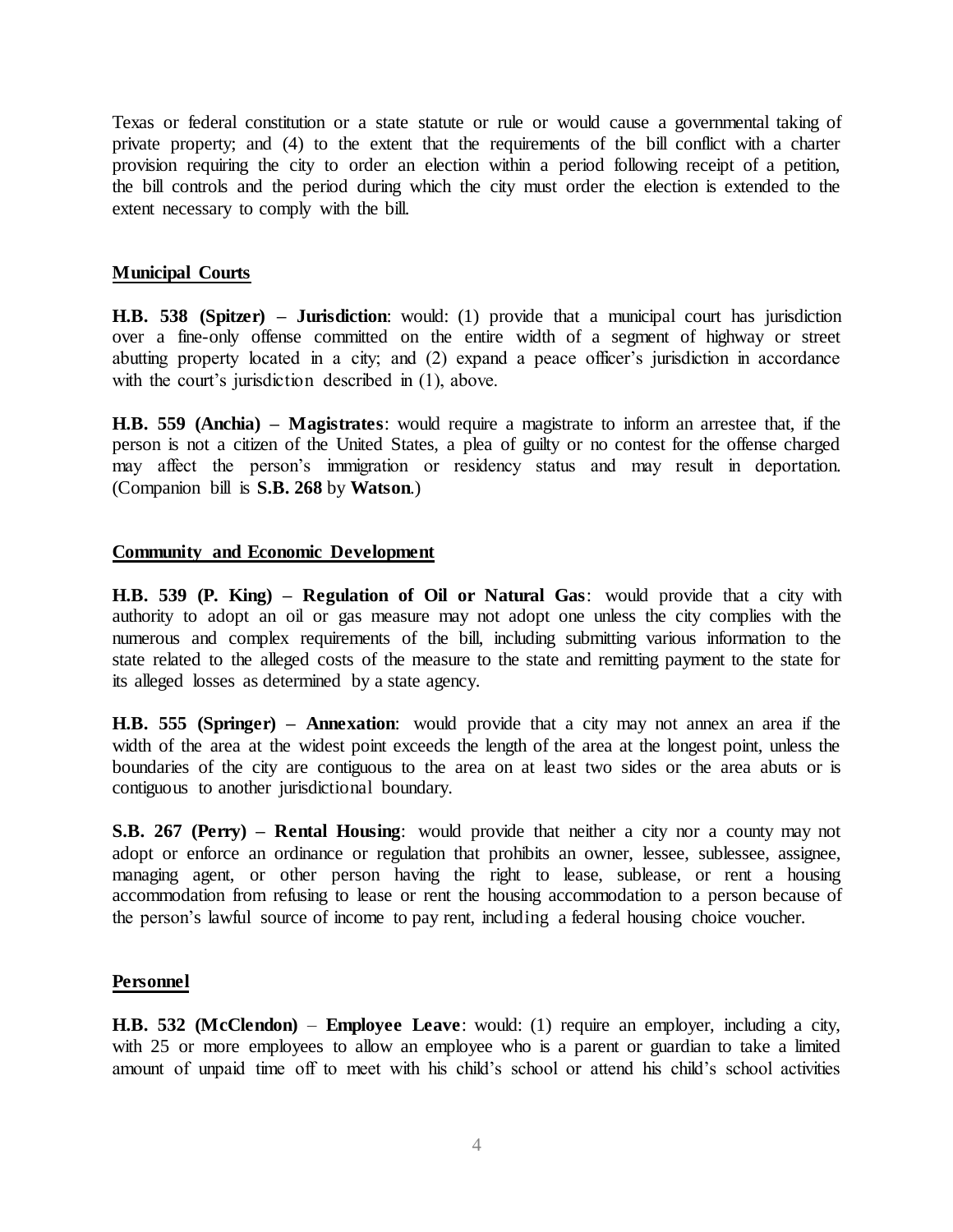subject to reporting and other requirements; and (2) create a cause of action for disciplining an employee for using such leave.

**H.B. 548 (Johnson) – Employee Background Checks**: would prohibit a public employer, including a city, from asking about an employment applicant's criminal history record information unless: (1) the applicant has been offered a conditional offer of employment or an interview; (2) the applicant would be working with children; or (3) a criminal history information check is required by other law.

### **Public Safety**

**H.B. 533 (Ashby) – Vehicle Impoundment**: would: (1) authorize a peace officer to impound or authorize a vehicle storage facility to remove and impound a vehicle of a person who: (a) is involved in a motor vehicle accident or is stopped for an alleged violation of a local traffic ordinance, state traffic law, or any other law applicable to the operation of a vehicle on a roadway; and (b) operates a motor vehicle without establishing financial responsibility for the vehicle; (2) require a peace officer who impounds or authorizes the impoundment of a vehicle under  $(1)$ , above, to instruct the operator of the vehicle as to how the owner of the vehicle may recover the motor vehicle; (3) allow a law enforcement agency or vehicle storage facility to release a vehicle impounded under (1), above, only if the owner provides: (a) sufficient evidence showing the motor vehicle was exempt from the financial responsibility requirement; or (b) sufficient evidence showing that on the applicable date the vehicle was in compliance; or (c)sufficient evidence showing financial responsibility for the vehicle has been obtained and is valid; and (d) provides a driver's license issued to the owner of the vehicle and pays all associated fees; and (4) authorize the law enforcement agency or vehicle storage facility that impounds a vehicle under (1), above, to release the vehicle to a person who is shown as a lienholder on the vehicle's certificate of title only if the person provides a statement from an officer of the lienholder establishing that the obligation secured by the vehicle is in default and the person pays all associated fees.

**H.B. 541 (Canales) – Custodial Interrogations**: would: (1) limit the law enforcement agencies that are qualified to conduct a custodial interrogation of an individual suspected of committing murder, capital murder, kidnapping, aggravated kidnapping, trafficking of persons, continuous trafficking of persons, continuous sexual abuse of young children, indecency with a child, improper relationship between educator and student, sexual assault, aggravated sexual assault or sexual performance by a child; (2) require a law enforcement agency qualified to conduct a custodial interrogation described in (1), above, to make an electronic recording of the interrogation when it occurs in a place of detention, including a city police station or department; (3) provide that an electronic recording described in (2), above, is only complete if the recording begins at the time the person being interrogated receives a Miranda warning and continues until the interrogation ceases; (4) exempt a recording described in (2), above, from public disclosure; and (5) excuse a law enforcement agency from making the electronic recording described in (2), above, if: (a) the accused refuses to respond to questioning or cooperate in the interrogation; (b) a statement was not made exclusively as a result of a custodial interrogation; (c) the recording equipment malfunctions; (d) exigent public safety concerns prevent or render infeasible the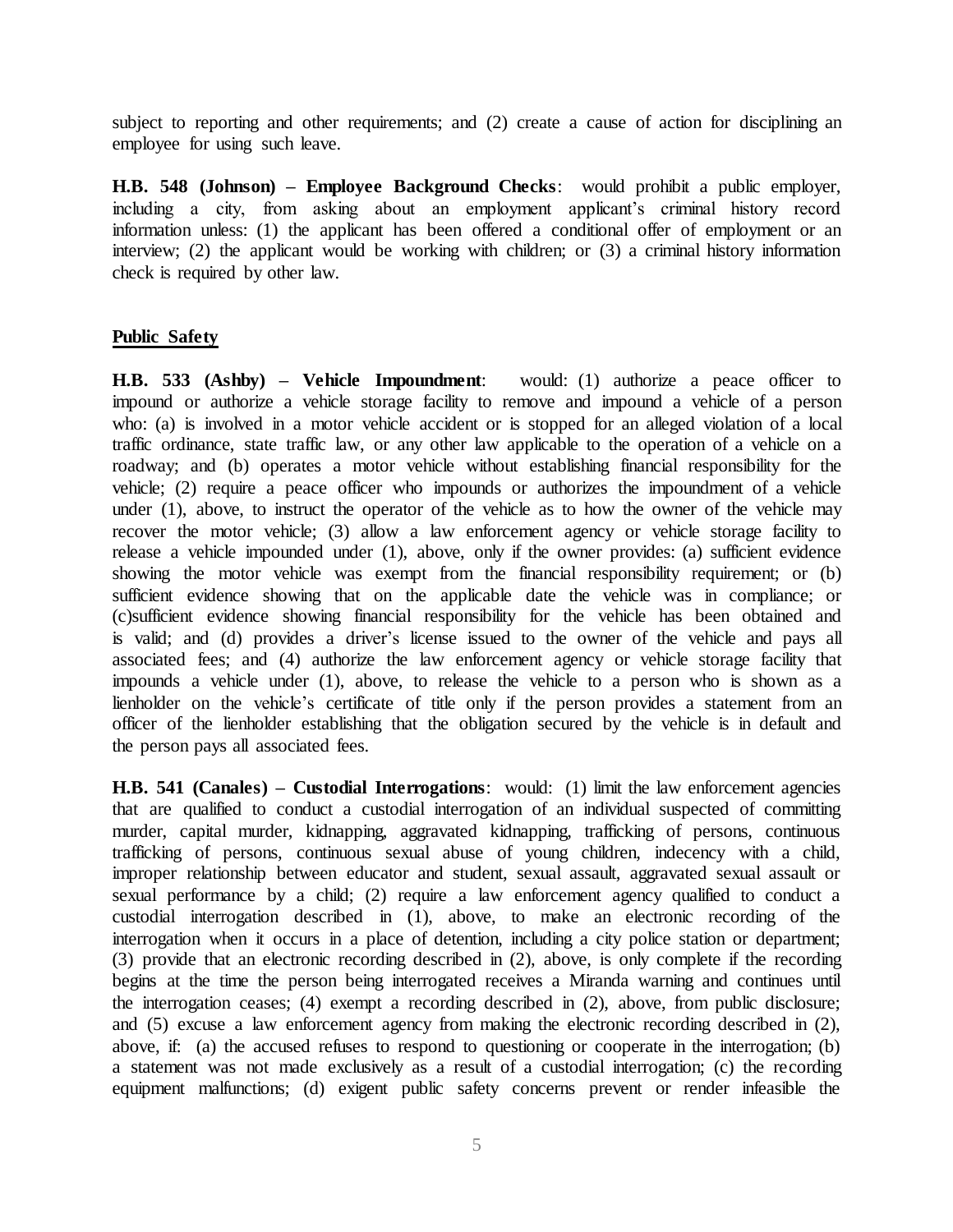making of the recording; or (e) the peace officer reasonably believes that the accused was not taken into custody for or being interrogated concerning the commission of an offense listed in (1), above.

**H.B. 543 (Dutton) – DWI:** would allow the commissioners court of a county or the governing body of a city to create a "Direct Intervention using Voluntary Education, Restitution, and Treatment (DIVERT)" program for certain first-time DWI offenders.

**H.B. 554 (Springer) – Concealed Handguns**: would provide a defense to prosecution for a concealed handgun licensee who accidentally carries a concealed handgun into the secure area of an airport. (Companion bill is **H.B. 571** by **Pickett**.)

**H.B. 563 (Dutton) – Law Enforcement:** would: (1) expand the definition of the crime of official oppression to include excessive force; and (2) make excessive force by a peace officer a third degree felony.

**H.B. 571 (Pickett) – Concealed Handguns**: this bill is identical to **H.B. 554**, above.

**H.B. 573 (J. White) – Concealed Handguns**: would allow an election judge or clerk who possesses a concealed handgun license to carry a concealed handgun on the premises of a polling place.

**H.J.R. 61 (Ashby) – Hunting**: would amend the Texas Constitution to provide that the people have the right to hunt, fish, and harvest wildlife, including by the use of traditional methods, subject to laws or regulations to conserve and manage wildlife and preserve the future of hunting and fishing. (Note: this bill would likely eliminate a city's ability to regulate the discharge of firearms.)

**S.B. 257 (Ellis) – Firearms**: would provide that: (1) a law enforcement agency that receives a report of a lost or stolen firearm shall provide a copy of the report to the Department of Public Safety; (2) the department shall analyze information received under the bill and shall make the analysis available to any local law enforcement agency, political subdivision, or state agency to the extent the analysis is reasonably necessary or useful to the agency or subdivision in carrying out duties imposed by law on the agency or subdivision; and (3) a person commits an offense if he or she fails to report the loss or theft of a firearm to law enforcement.

**S.B. 259 (Ellis) – Firearms**: would require a criminal background check for essentially any transfer of a firearm.

### **Transportation**

No transportation bills were filed this week.